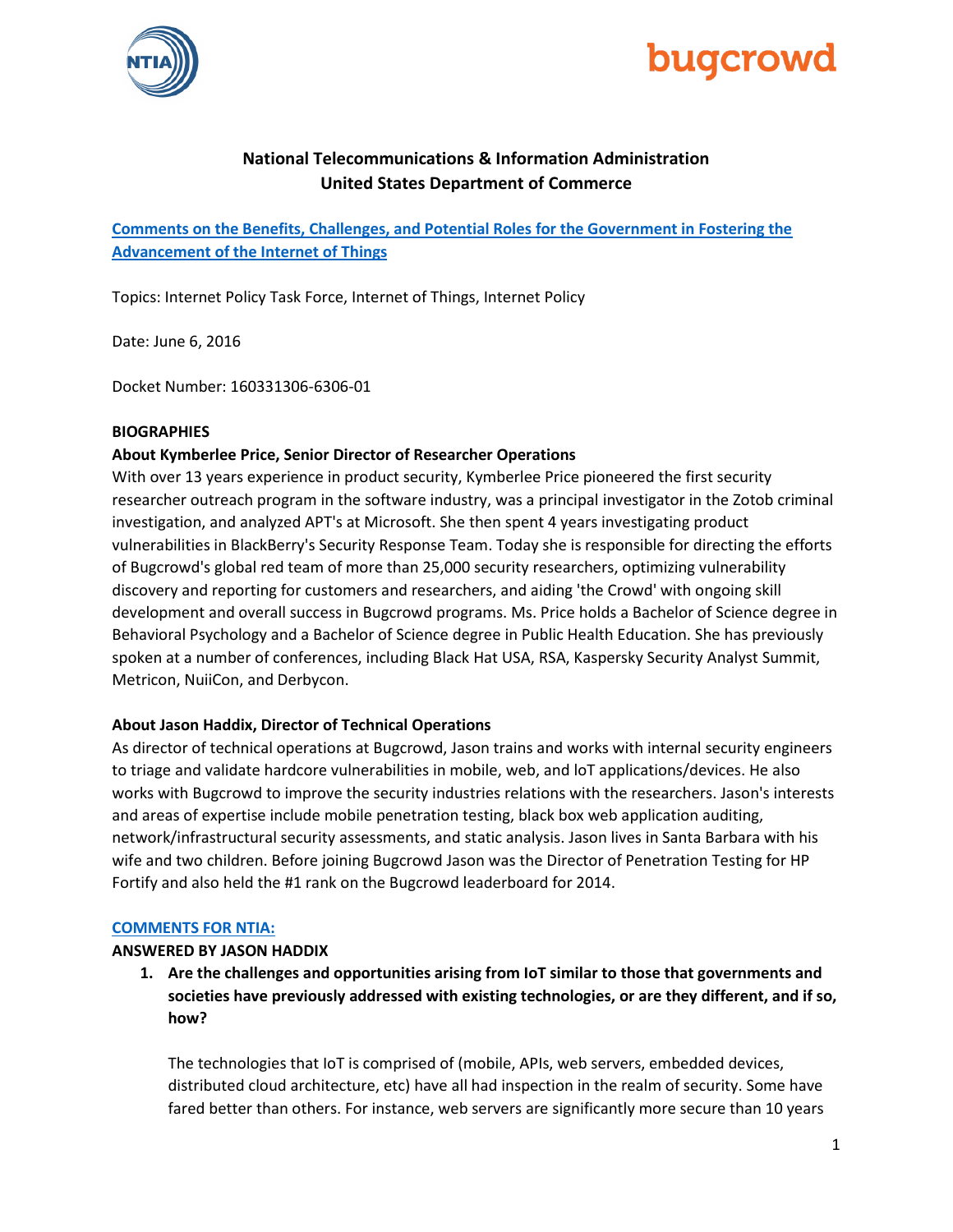# bugcrowd



ago. The opposite case of mobile and API security leave much to be desired. When you combine these technologies into "IoT" you face a myriad of problems. In the private sector these devices are developed by manufacturers that have never been held to any security standards. They simply don't have a security review process and have been 100% focused on shipping a working product. These manufacturers are now being pushed into an "IoT" market and are connecting the devices to the internet with the same process. Undertrained and unaware manufacturers are leaving a decade of security learning behind. On top of this, these same manufacturers are simultaneously playing "catch up" in some of the other newer areas (mobile for instance). The pressure to ship a product is too high and their awareness too low, and there is no governing body policing the market with security concerns in mind.

## **a. What are the novel technological challenges presented by IoT relative to existing technological infrastructure and devices, if any? What makes them novel?**

The sheer purview of the devices being networked and connected to cloud interfaces and onthe-internet APIs is one the of hardest facets of the problem. These connection points often are under-secured in the worst ways. Each product can also be massively distributed, making PII breaches almost a certainty. Each manufacturer handles their own development of these systems. Keeping in mind the resource problems outlined above, the challenge the industry faces is to create and regulate a standard that IoT companies must adhere to or implement a turn-key technological solution to the problem (which is unlikely given the diverse applications/devices of IoT). Another challenge is the physical aspect of security when it comes to IoT devices. Should they be held to a standard that requires not only protection from remote exploitation, but also having protections from reverse engineering a device that an adversary has physical access to? If so, the requirements become very high in the development and electrical engineering aspects of these devices/systems.

# **b. What are the novel policy challenges presented by IoT relative to existing technology policy issues, if any? Why are they novel? Can existing policies and policy approaches address these new challenges, and if not, why?**

The challenge to implement a regulation, standard, or policy for the security of IoT devices is apparent when you start looking at the definition of "IoT". In the broadest sense of the definition you include devices from all private market verticals (and some public too). With this wide distribution, threat modeling a device and implementing broad security standards becomes hard to do. Should a pacemaker have the same standards as a baby monitor? Should a Fitbit (a health tracking wristband) have the same standard as a IoT thermostat? Or garage door opener? What about a refrigerator? More scarily, what about a car? Or fourth generation Industrial Control Systems (SCADA)? Some existing efforts have been made to classify the devices by the confidentiality of data these devices handle. Even this proves to be troublesome with such a large diversity of devices. Any one of these market verticals has had trouble doing this (think automotive). Real security experts need to come together representing each vertical and devise such a policy.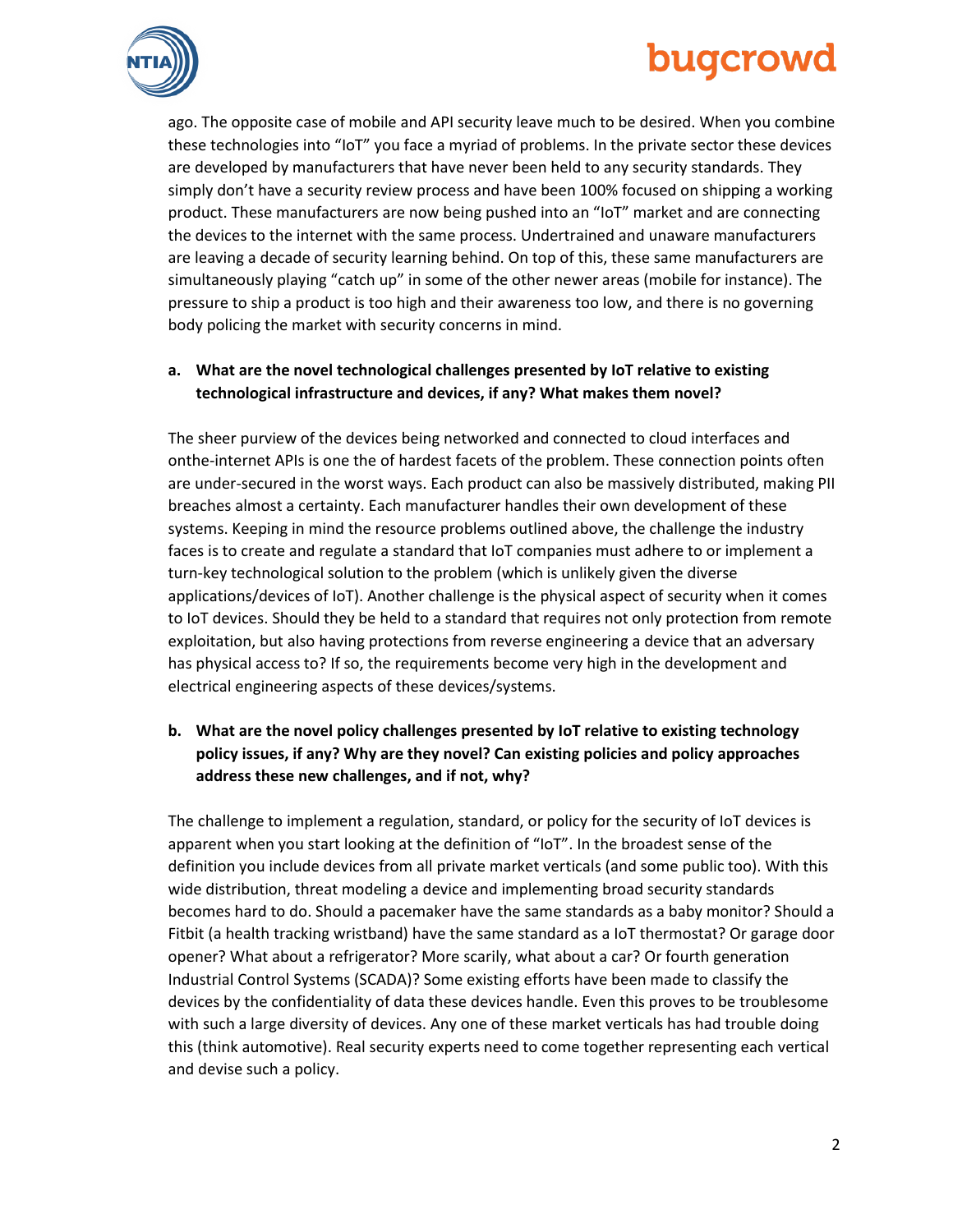



### **c. What are the most significant new opportunities and/or benefits created by IoT, be they technological, policy, or economic?**

The benefits are numerous. IoT puts us on the verge of a major technological revolution. Interconnection at scale, for everything. "Smart" cities, smart restaurants, improvement in personal health/healthcare, productivity, social interactions, social services, etc, are all subject to drastic improvements. Devices that enable these functions can be interconnected and talking to each other. A future where a virtual personal assistant can help run your life is no longer science fiction. There is no single "most significant" opportunity. Human quality of life will improve in many areas in a future where IoT has matured and been done responsibly.

#### **ANSWERED BY KYMBERLEE PRICE**

**2. The term ''Internet of Things'' and related concepts have been defined by multiple organizations, including parts of the U.S. Government such as NIST and the FTC, through policy briefs and reference architectures. What definition(s) should we use in examining the IoT landscape and why?** 

What is at stake in the differences between definitions of IoT? What are the strengths and limitations, if any, associated with these definitions? As identified in the NIST definition of IoT, this field is an incredibly broad reaching term that encompasses subcategories of devices such as internet enabled children's toys, household appliances, automobiles, industrial control systems, medical devices, and more. The strength of most IoT definitions is that it is easy to conceptualize what an IoT device is. But the limitation is the subcategorization which makes policy setting difficult for both the policy maker and the IoT vendor. The security risks posed by an exploited Barbie doll are very different from exploitation of an insulin pump, which makes blanket policy application ill advised.

Unfortunately, many internet enabled device manufacturers have not yet fully realized that they are now complex software vendors, shipping not only the embedded control system on a toy or vacuum, but frequently also managing mobile applications across multiple platforms, web applications, cloud storage, and web APIs. They have a responsibility to ensure product security throughout the life of the device. However, many IoT devices have poor software update mechanisms that compound the impact of design flaws and security vulnerabilities.

**3. Are there ways to divide or classify the IoT landscape to improve the precision with which public policy issues are discussed? If so, what are they, and what are the benefits or limitations of using such classifications? Examples of possible classifications of IoT could include: Consumer vs. industrial; public vs. private; device-to-device vs. human interfacing.** 

While all IoT vulnerabilities present information security risk, the most critical differentiation to be made is not whether a device is consumer or industrial, but whether or not it can cause bodily harm to humans if exploited. This factor ranges across vehicles, elevator controls,